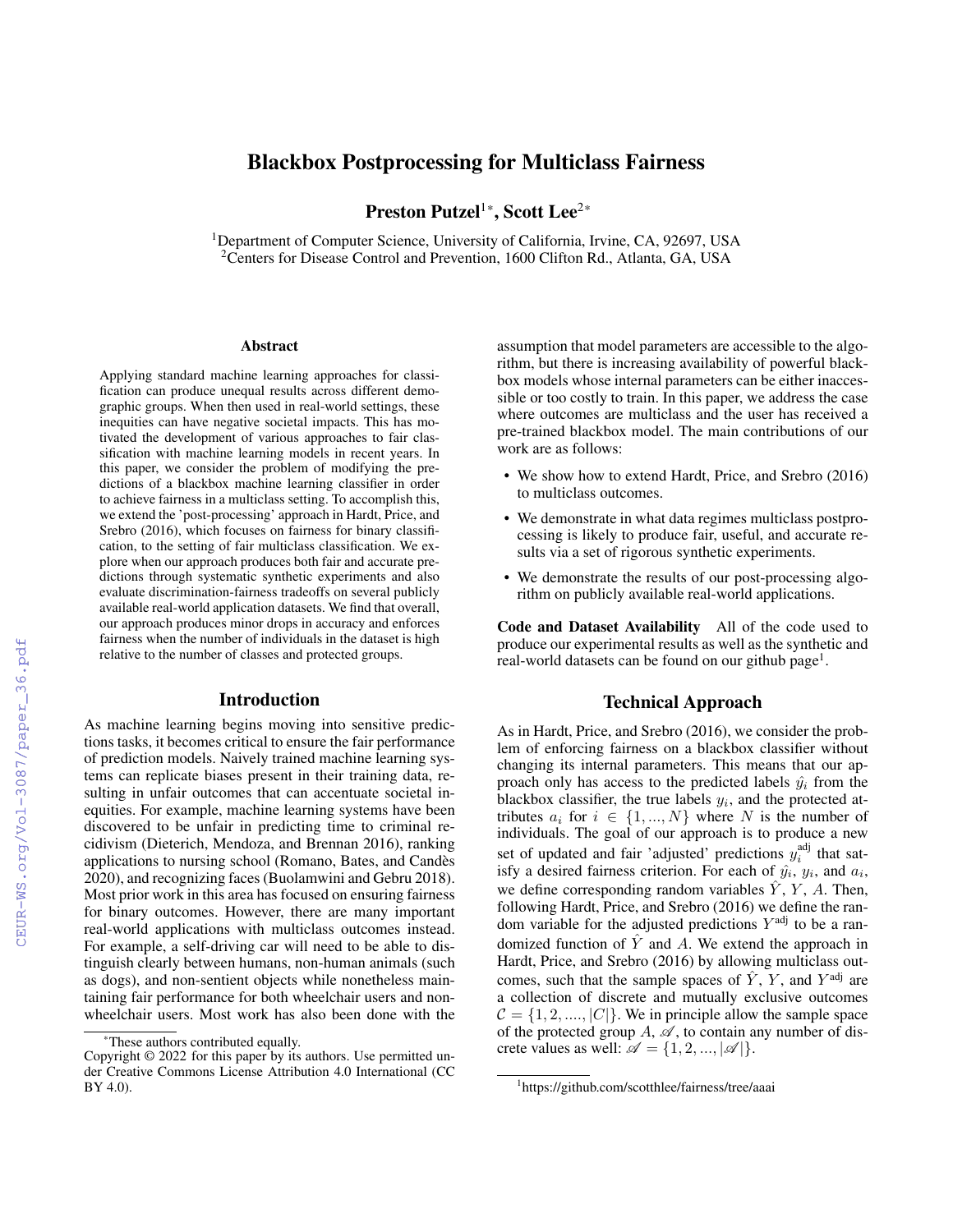Linear Program Our approach involves the construction of a linear program over the conditional probabilities of the adjusted predictor  $Pr(Y^{adj} = y^{adj} | \hat{Y} = \hat{y}, A =$ a) such that a desired fairness criterion is satisfied by those probabilities. In order to construct the linear program, both the loss and fairness criteria must be linear in terms of the protected attribute conditional probability matrices  $\mathbf{P}^{\mathbf{a}} = Pr(Y^{\text{adj}} | \hat{Y}, A = a)$  which have dimensions  $|C| \times |C|$ .

Types of Objective Functions We consider objective functions which are linear in the group conditional adjusted probabilities P<sup>a</sup>. More specifically we consider minimizing expected losses of the form:

$$
E[l(y^{adj}, y)] =
$$
  
\n
$$
\sum_{a \in \mathscr{A}} \sum_{i=1}^{|C|} \sum_{j \neq i} Pr(Y^{adj} = i, Y = j, A = a)l(i, j, a)
$$
  
\n
$$
= \sum_{a \in \mathscr{A}} \sum_{i=1}^{|C|} \sum_{j \neq i} W_{ij}^{a} Pr(A = a, Y = j) l(i, j, a)
$$

where  $W_{ij}^a = Pr(Y^{adj} = i | Y = j, A = a)$  are the protected attribute conditional confusion matrices. Under the independence assumption  $Y^{adj} \perp Y | A, \hat{Y}$ , we can write  $\mathbf{W}^{\mathbf{a}} = \mathbf{P}^{\mathbf{a}} \mathbf{Z}^{\mathbf{a}}$  where  $\mathbf{Z}^{\mathbf{a}} = Pr(\hat{Y} | Y, A = a)$ , the class conditional confusion matrices of the original blackbox classifier's predictions. The matrices  $\mathbf{Z}^{\mathbf{a}}$  are estimated empirically from the training data  $(y_i)$ , and  $a_i$ ) and blackbox predictions of the model  $(\hat{y}_i)$ . Therefore, this formulation of the objective function remains linear in the protected attribute conditional probability matrices,  $\mathbf{P}^{\mathbf{a}}$ , as is necessary for the linear program. This definition is similar to Hardt, Price, and Srebro (2016) except we let the loss  $l(i, j, a)$  also be a function of protected attributes instead of just the true and adjusted labels, which allows controlling the strictness of penalties for errors made for specific protected groups and classes. The most straightforward version of this loss is letting  $l(y^{adj}, y, a)$  be the zero-one loss (ignoring the protected attributes) which results in minimizing the sum of the joint probabilities of mismatch between  $Y^{\text{adj}}$  and Y. We refer to this approach as *unweighted* loss. Another approach is to set  $l(y^{adj}, y, a)$  equal to one over the joint probabilities of the true label and protected attribute  $1/Pr(Y = y, A = a)$  (estimated empirically), which we refer to as *weighted* loss. Intuitively, this option reweights the loss to give rarer protected groups and label combinations equal importance to the optimization which could improve fairness when very low membership minority protected groups exist in the dataset. This option for the objective function can be equivalently minimized by maximizing the diagonals (true detection rates) of the group conditional confusion matrices  $W^a$ .

Types of Fairness We consider several versions of multiclass fairness criteria, all of which can be written as a collection of  $|\mathcal{A}|-1$  pairwise equalities setting a fairness criterion of interest equal across all groups. Moreover, each of the terms in these equalities can be written as some  $|C| \times |C|$ matrix  $M^a$  times the adjusted probability matrix  $\mathbf{P}^a$ , and

therefore are linear in the adjusted probabilities as needed for the linear program (see appendix A for the exact form  $M^a$  takes for the different fairness criteria).

The first definition involves requiring strictly equal performance across protected groups.

Definition 1 (Term-by-Term Multiclass Equality of Odds). *A multiclass predictor satisfies term-by-term equality of odds if the protected group conditional confusion matrices* W<sup>a</sup> *are equal across all protected groups:*

$$
\mathbf{W}^1 = \mathbf{W}^2 = \dots = \mathbf{W}^{|\mathscr{A}|} \tag{1}
$$

*where*  $\mathbf{W}^{\mathbf{a}} = Pr(Y^{adj}|Y, A = a)$ *.* 

This is a straightforward extension to the multiclass case of equality of odds defined in Hardt, Price, and Srebro (2016). Notice that since this definition requires equality of each off-diagonal term of W<sup>a</sup> across all groups, it enforces that not only are errors made at the same overall rate across groups, but also that the rate of specific types of errors are equal. For some practical applications, term-by-term equality of odds is important, such as predicting criminal recidivism times binned into three years, two years, one year, and "never recommits". In this case, making the error of predicting 3 years until recidivism when the actual time is 1 year is much worse than predicting 3 years when the actual time is 2. Therefore, it is critical for fairness in this application that the rates of specific types of errors are strictly equal across groups.

Instead of requiring strict equality of off-diagonal terms of W<sup>a</sup> we can instead enforce equality across the classwise overall false detection rates  $FDR$ , which leads to the next fairness definition:

Definition 2 (Classwise Multiclass Equality of Odds). *A multiclass predictor satisfies classwise multiclass equality of odds if the diagonals of the protected group conditional confusion matrices and the protected attribute conditional vector of false detection rates are equal across all protected groups:*

$$
diag(\mathbf{W}^1) = diag(\mathbf{W}^2) = \dots = diag(\mathbf{W}^{|\mathscr{A}|})
$$
  
\n
$$
\mathbf{FDR}^1 = \mathbf{FDR}^2 = \dots = \mathbf{FDR}^{|\mathscr{A}|}
$$
 (2)

*where*  $\mathbf{FDR^a} = Pr(Y^{adj}|Y^{adj} \neq Y, A = a)$ *.* 

This version of fairness can 'trade' better performance for a specific protected group on one off diagonal term in W<sup>a</sup> (i.e. lower error probability for that term) for poorer performance of the same group on a different off diagonal term (i.e. higher error probability for another term). Individually each class label has it's true detection rate, and overall false detection rate set equal across groups. Thus, this type of fairness is 'classwise'.

For some problems it is sufficient to maintain fair true detection rates across classes and allow false detection rates to differ across groups. This is even less restrictive than Definition 2. This may be desirable when, for example, deciding whether an accepted college application should be accepted into a honors program, accepted with scholarship, or regularly accepted. Since all the outcomes are positive, unfairness across false detection rates may not be critical, as long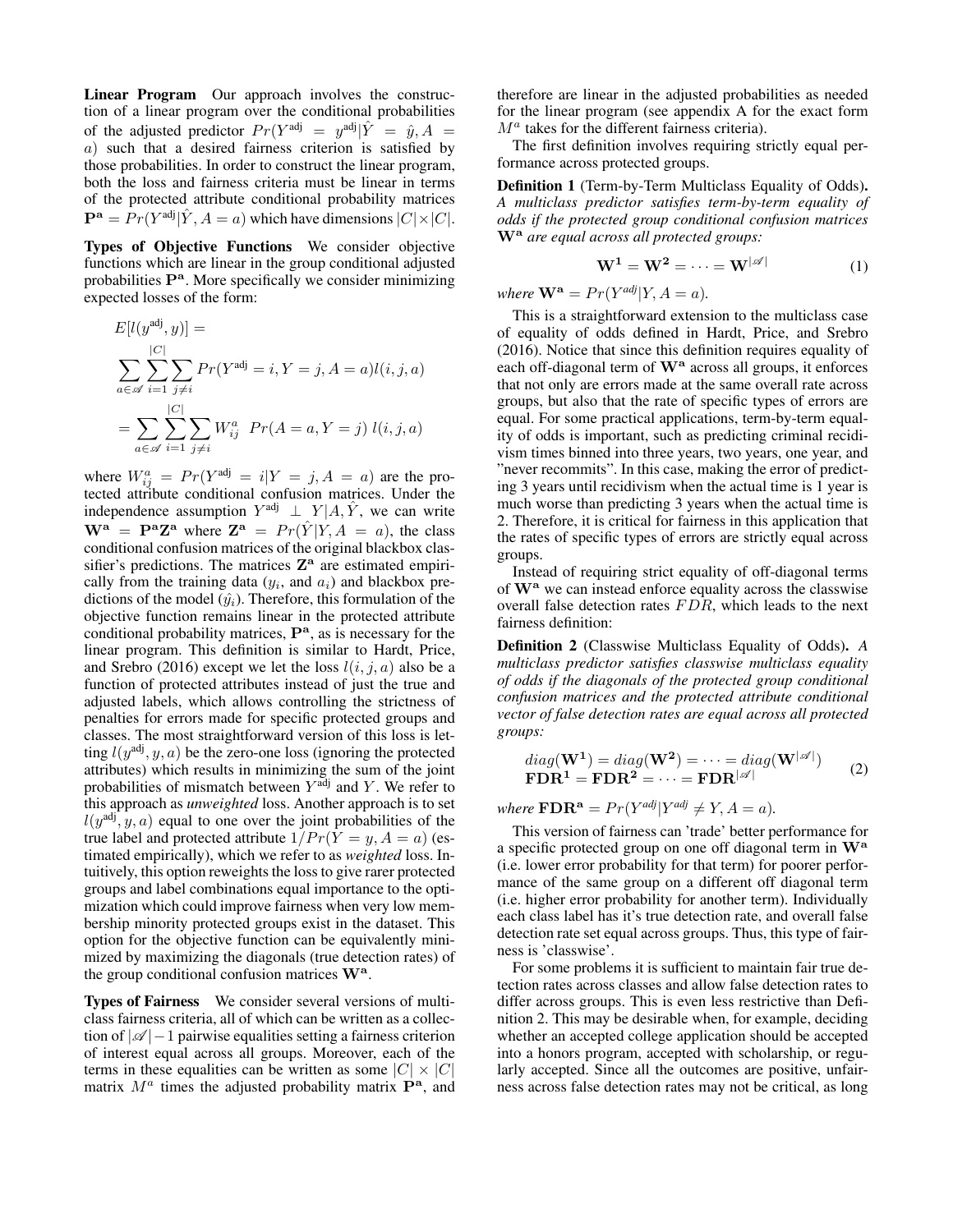as the true detection rates are fair across groups. This motivates the following fairness criteria:

Definition 3 (Multiclass Equality of Opportunity). *A multiclass predictor satisfies equality of opportunity if the diagonals of the protected group conditional confusion matrices* W<sup>a</sup> *are equal across all groups:*

$$
diag(\mathbf{W}^1) = diag(\mathbf{W}^2) = \dots = diag(\mathbf{W}^{|\mathscr{A}|})
$$
 (3)

*where*  $\mathbf{W}^{\mathbf{a}} = Pr(Y^{adj}|Y, A = a)$ *.* 

A common and even more relaxed version of fairness called demographic parity only requires the rate of class predictions across different groups to be equal (Calders, Kamiran, and Pechenizkiy 2009).

Definition 4 (Multiclass Demographic Parity). *A multiclass predictor satisfies demographic parity if the protected group conditional class probabilities are equal across groups:*

$$
Pr(Y^{adj}|A = 1) =
$$
  
 
$$
Pr(Y^{adj}|A = 2) = \dots = Pr(Y^{adj}|A = |\mathcal{A}|)
$$
 (4)

Enforcing this version of fairness for certain datasets may produce effectively unfair outcomes (Dwork et al. 2012). However, in synthetically produced data, this definition has been shown to reduce the reputation of disadvantaged protected groups when repeatedly applied over a long period of time to sensitive decision-making tasks such as hiring (Hu and Chen 2018).

Note that while the learned adjusted probabilities after running the linear program,  $\mathbf{P}^{\mathbf{a}}$  are guaranteed to be fair, taking the max value over the learned probabilities when predicting on an individual level will not maintain fairness. In fact, it can occur that taking the max over the adjusted probabilities will just result in identical predictions as those made by the original blackbox classifier. Instead, when predicting the class of an individual, the corresponding learned adjusted probabilities must be sampled from in order to maintain the fairness guarantee.

#### Related Work

Most prior work done on post-processing based fairness approaches focus on binary task prediction. Wei, Ramamurthy, and Calmon (2019) create a post-processing algorithm that modifies the raw scores of a binary classifier (instead of thresholded hard predictions) in order to achieve desired fairness constraints expressed as linear combinations of the per-group expected raw scores. Ye and Xie (2020) develop a general in-processing fairness framework which alternates between a process of selecting a subset of the training data and fitting a classifier to that data.

Several adversarial approaches to multiclass fairness have been investigated recently; although these are not blackbox post-processing algorithms. Zhang, Lemoine, and Mitchell (2018) first present the idea of adversarial debiasing, while Romano, Bates, and Candès (2020) present a multiclass approach for in-process training based on adversarial learning, with the discriminator distinguishing between the distribution of the model's current predictions, the true label, and artificial protected attributes resampled to be fair, and the true distribution of the predictions, true labels, and true protected attributes.

Multiclass blackbox post-processing techniques are less studied; although there have been a few new approaches recently. Notably, Denis et al. (2021) derive an optimally fair classifier from a pre-trained model and show several nice theoretical guarantees, including the asymptotic fairness of their proposed plug-in estimator. We see 3 key differences between their approach and the extension to Hardt, Price, and Srebro (2016) that we propose: they only consider binary protected attributes ( $|\mathscr{A}| = 2$ ), while we allow categorical protected attributes ( $|\mathcal{A}| > 2$ ) and can take on any number of unique values, at least theoretically; their method requires fitting a new estimator to the test data, whereas ours only requires computing probabilities and solving a linear program, which is relatively efficient; and, perhaps most importantly, their approach is limited to the demographic parity fairness constraint, whereas our approach applies to any constraint that is linear in  $\mathbf{P}^{\mathbf{a}}$ .

In broader terms, Hossain, Mladenovic, and Shah (2020) unify many of the published methods for learning fair classifiers by showing that equalized odds, equal opportunity, and other common measures of fairness in the binary setting are subsumed by their proposed generalizations of the economic notions of envy-freeness and equitability. They show that these generalizations of fairness apply to the multiclass setting, but post-processing techniques are incapable of achieving them. We show here that this notion is not entirely correct, at least in a narrow sense, and that fairness can be achieved with post-processing techniques in the multiclass setting, so long as the joint distribution  $P(Y, \hat{Y}, A)$  is either fully known or can be reasonably approximated by a large-enough sample of training data.

# Synthetic Data Experiments

Synthetic Data To explore the effect of different data regimes and optimization goals on post-adjustment discrimination, we conducted thorough (though by no means exhaustive) synthetic experiments for a 3-class outcome. We constructed synthetic datasets with  $N = 1,000$  observations for each unique combination of the following data-generating hyperparameters:

- The number of unique values for the protected attribute,  $|\mathscr{A}|$ . We explored setting  $|\mathscr{A}| = 2$  or  $|\mathscr{A}| = 3$  (see results with  $|\mathcal{A}| = 2$  in our github repository)
- $\bullet$  The amount of class imbalance for the labels Y. For simplicity, we did not allow this to vary across protected groups.
- Group balance, or the number and relative size of minority groups compared to majority groups. This varied according to the number of groups but was generally either none, weak, or strong.
- Predictive bias as the difference in mean true detection rate, TDR, between the groups. We vary this from mild predictive bias (10 percent difference) to severe bias with the minority group  $TDR$  being near chance. The predictive bias is set to always favor the majority group.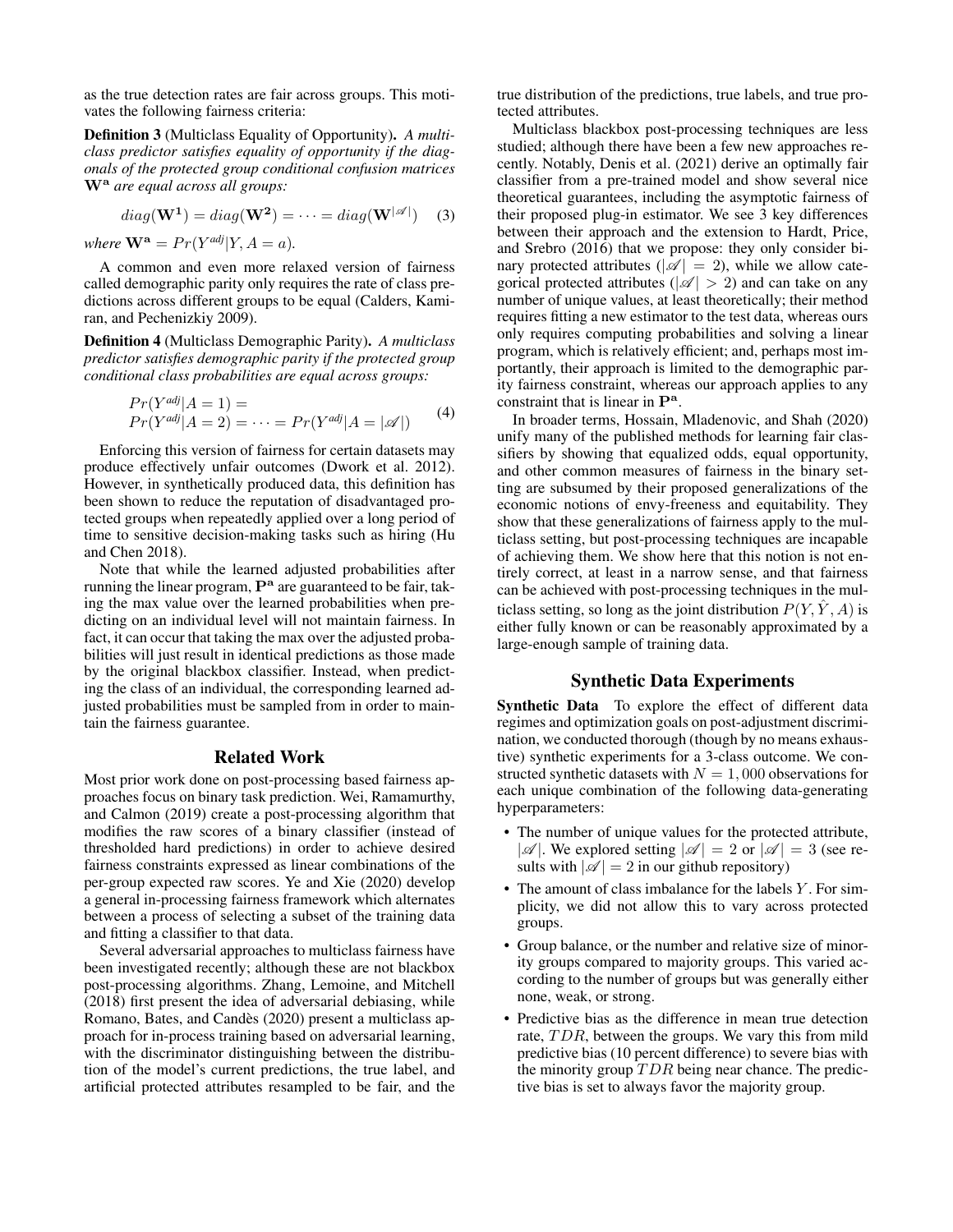| Experiments with $ \mathcal{A}  = 3$ |                                                                                                                           |                                                                                                                                          |                                                                                                                                   |  |  |  |
|--------------------------------------|---------------------------------------------------------------------------------------------------------------------------|------------------------------------------------------------------------------------------------------------------------------------------|-----------------------------------------------------------------------------------------------------------------------------------|--|--|--|
| <b>Hyperparameter</b>                | Level                                                                                                                     | Change in Acc (CI)                                                                                                                       | Change in TDR (CI)                                                                                                                |  |  |  |
| Intercept                            |                                                                                                                           | $-0.13$ $(-0.17, -0.09)$                                                                                                                 | $-0.18(-0.21, -0.15)$                                                                                                             |  |  |  |
| Loss                                 | Unweighted<br>Weighted                                                                                                    | $-0.11(-0.13, -0.09)$                                                                                                                    | 0.12(0.10, 0.13)                                                                                                                  |  |  |  |
| Goal                                 | <b>Equalized Odds</b><br>Demographic Parity<br><b>Equal Opportunity</b><br>Term-by-Term                                   | 0.24(0.22, 0.27)<br>0.08(0.05, 0.11)<br>0.08(0.05, 0.11)                                                                                 | 0.21(0.18, 0.23)<br>0.03(0.01, 0.05)<br>$0.02$ ( $-0.01$ , $0.04$ )                                                               |  |  |  |
| Group Balance                        | No Minority<br>One Slight Minority<br><b>One Strong Minority</b><br><b>Two Slight Minorities</b><br>Two Strong Minorities | $-0.03$ $(-0.06, 0.00)$<br>$-0.04$ $(-0.07, -0.00)$<br>$-0.05$ $(-0.08, -0.02)$<br>$-0.07$ $(-0.11, -0.04)$                              | $-0.02$ $(-0.04, 0.01)$<br>$-0.01$ $(-0.03, 0.02)$<br>$-0.02$ $(-0.04, 0.01)$<br>$-0.01$ $(-0.04, 0.01)$                          |  |  |  |
| <b>Class Balance</b>                 | <b>Balanced</b><br>One Rare<br>Two Rare                                                                                   | $0.02$ ( $-0.00$ , $0.04$ )<br>0.07(0.04, 0.09)                                                                                          | $-0.04$ $(-0.06, -0.02)$<br>$-0.18(-0.20, -0.17)$                                                                                 |  |  |  |
| Pred Bias                            | Low One<br>Low Two<br>Medium One<br>Medium Two<br>High One<br>High Two                                                    | $0.00$ ( $-0.03$ , $0.04$ )<br>$-0.06$ $(-0.09, -0.02)$<br>$-0.04$ $(-0.07, -0.00)$<br>$-0.18(-0.22, -0.15)$<br>$-0.15$ $(-0.19, -0.12)$ | $-0.00$ $(-0.03, 0.02)$<br>$-0.06$ $(-0.08, -0.03)$<br>$-0.06$ $(-0.08, -0.03)$<br>$-0.16(-0.19, -0.14)$<br>$-0.13(-0.16, -0.11)$ |  |  |  |

Table 1: Predicted change and 95% confidence intervals for accuracy and mean  $TDR$  as a function of the experimental hyperparameters in our synthetic datasets with three protected attributes. All datasets had a 3-class outcome.

This process yielded 117 datasets. For each one, we ran the linear program to adjust the (synthetic) biased blackbox predictions 8 times, once for each unique combination of the objective function and type of fairness, yielding a total of 936 adjustments. After each adjustment, we recorded two broad measures of the fair predictor's performance:

- Triviality, or whether any of the columns in  $W^a$  =  $Pr(Y^{adj}|Y, A = a)$  contained all zeroes (i.e., whether any levels of the outcome were no longer predicted).
- Discrimination, or the percent change in loss for the adjusted predictor relative to that of the original predictor. For this measure, we examined two specific metrics: global accuracy and the mean of the group-wise  $TDRs$ . These are equivalent to 1 minus the post-adjustment loss under the two versions of the objective functions we present above.

To quantify the average effect of each hyperparameter on discrimination, we fit two multivariable linear regression models to the resulting dataset, one for each discrimination metric. Before fitting the models, we converted the categorical hyperparameters (so all but loss) to one-hot variables, and then we set a reference level for each, removing the corresponding column from the design matrix. We then fit the models separately using ordinary least squares (OLS) and calculated confidence intervals (CIs) for the resulting coefficients.

Results Table 1 shows coefficients and 95% confidence intervals for the regression models with  $|\mathscr{A}| = 3$ . The results highlight several important points:

- Predictive bias and class imbalance are the two main drivers of decreases in post-adjustment discrimination, for both accuracy, and  $TDR$ .
- High group imbalance for the protected attributes lowers post-adjustment discrimination, but only from the perspective of global accuracy–even with 2 strong minorities (3-group scenario), mean  $TDR$  only drops by 1.1%.
- Relative to the weighted objective, the unweighted objective leads to higher scores for global accuracy but lower scores for mean  $TDR$ . This is perhaps unsurprising, but it is worth noting nonetheless.
- Despite finding better accuracy solutions, we also found that the unweighted objective leads to trivial solutions far more frequently (30% of the time it was used) than the weighted version of the loss (0.2% of the time it was used). This trend will likely worsen with increasing dimension of either the number of classes or the number of protected groups.
- Fairness is generally harder to achieve with 3 protected groups than with 2, since the intercepts are lower for both accuracy and mean  $TDR$ . We believe this to be a general consequence of forcing fairness across more groups and expect this trend to continue as the number of groups increases.

# Experiments with Real-World Data

Dataset Descriptions To further examine the performance characteristics of our algorithm, we ran it on several realworld datasets described below.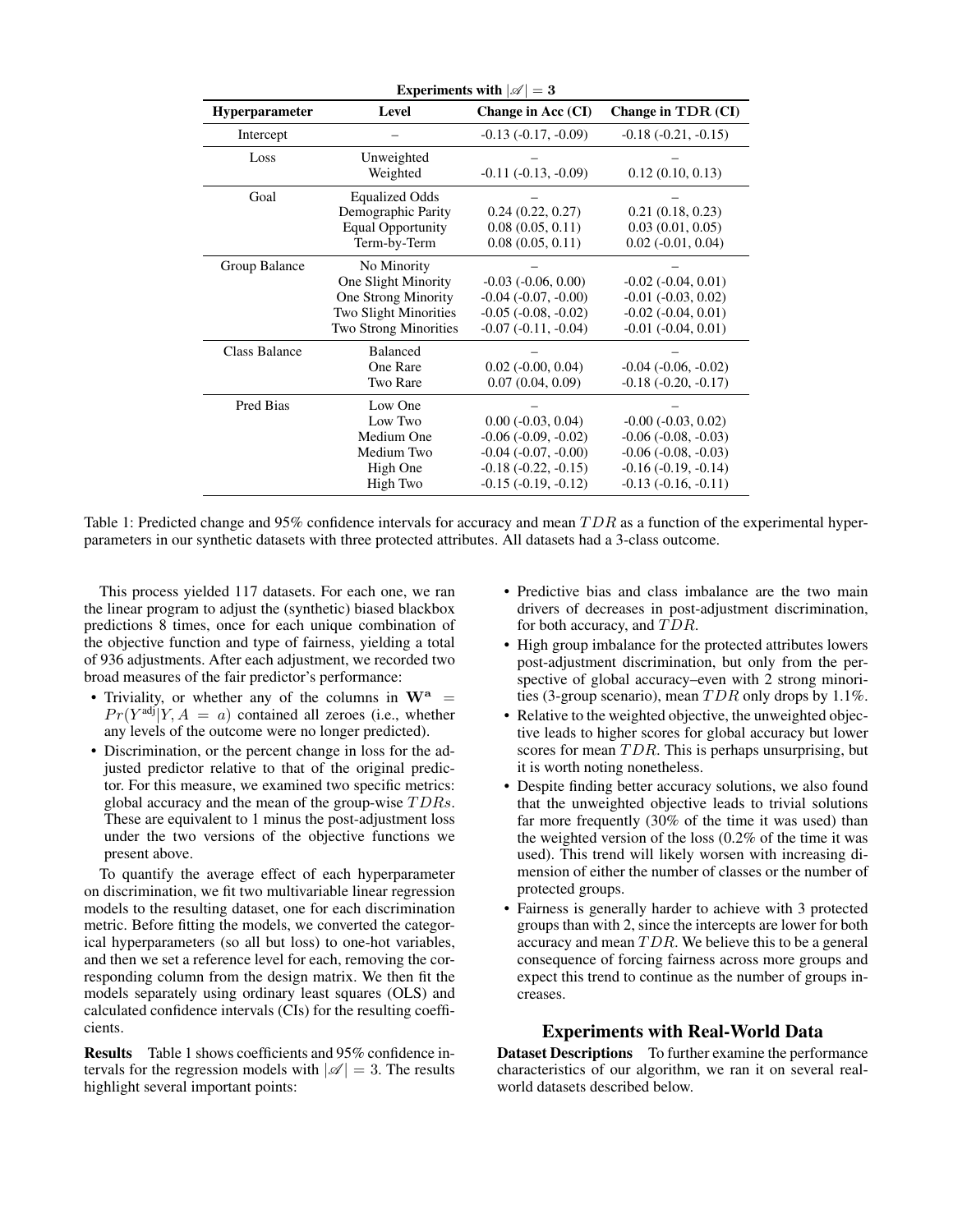

Maximum Difference in Fairness

Figure 1: Fairness-discrimination plots for our postprocessing algorithm on our 4 real-world datasets, created by systematically relaxing the fairness equality constraints of the linear program. The plots show Brier score as a function of the maximum average difference between groups of the corresponding fairness criterion. Performance of the original, unadjusted predictor is marked by an X.

- 1. Drug Usage (Fehrman et al. 2017). This dataset has inherently multiclass outcomes, with the target being a 7 level categorical variable indicating recentness of use for a variety of drugs. We focus on predicting cannabis usage, where we collapsed the 7-level usage indicator into 3 broader categories: never used, used but not in the past year, and used in the past year. Predictors included demographic variables like age, gender, and level of education, as well as a variety of measures of personality traits hypothesized to affect usage habits.
- 2. Obesity (Palechor and de la Hoz Manotas 2019). This dataset has inherently multiclass outcomes, with the target being a 7-level categorical variable indicating weight category; the protected attribute is gender (Male/Female). Because some of the observations are synthetic in order to protect privacy, not all of the gender/weight categories had sufficient numbers for modeling, and so we omitted observations from the 2 most extreme weight categories, Obesity Type-II and Obesity Type-III, leaving a 5-level target for prediction. Predictors included age, gender, family medical history, and several measures of physical activity and behavioral health.
- 3. LSAC Bar Passage (Wightman 1998). This dataset has inherently multiclass outcomes, with the target being a 3 level variable indicating bar exam passage status (passed first time, passed second time, or did not pass). The protected attribute is race, which we collapsed from its original 8 levels to 2 (white and non-white). Predictors included mostly measures of educational achievement, like undergraduate GPA, law school GPA, and LSAT score.

4. Parkinson's Telemonitoring (Tsanas et al. 2009). This dataset does not have inherently multiclass outcomes, with the target for prediction being the continuous Unified Parkinson's Disease Rating Scale (UPDRS), a continuous score that increases with the severity of impairment. We again used Otsu's method to bin the continuous score into 3 categories–low impairment, moderate impairment, and high impairment–which we took as the new class labels. The protected attribute is a 2-level variable for gender (Male/Female). Predictors included mostly biomedical measurements from the voice recordings of patients with Parkinson's Disease.

For each of these datasets, we obtained a potentiallybiased predictor  $\overline{Y}$  by training a random forest on all available informative features (including the protected attribute) to predict the multiclass outcome, and then taking the categories corresponding to the row-wise maxima of the outof-bag decision scores as the set of predicted labels. We then adjusted the predictions with the weighted objective and term-by-term equality of odds fairness constraint and recorded the relative changes in global accuracy and mean  $TDR$  as the outcome measures of interest, as with our synthetic experiments.

Exploring the Effect of Finite Sampling Hardt, Price, and Srebro (2016) note that their method will not be effected by finite sample variability as long as the joint distribution  $Pr(Y, \hat{Y}, A)$  is known, or at least well-approximated by a large sample. In practical applications, however, the sample at hand may not be large enough to approximate the joint distribution with precision. This problem is exac-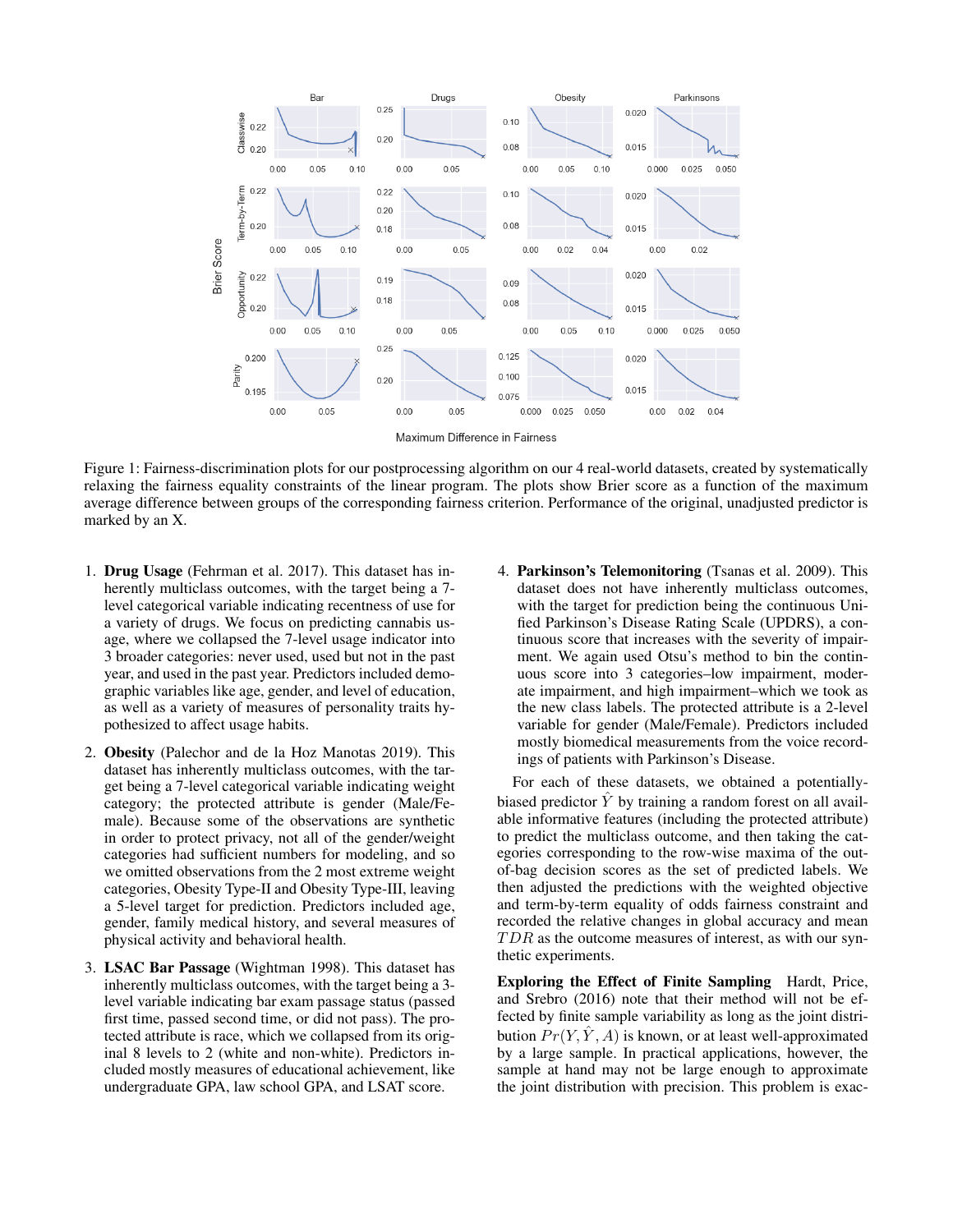| <b>In-Sample Results</b>     |                              |                                 |                                 |                                      |  |  |
|------------------------------|------------------------------|---------------------------------|---------------------------------|--------------------------------------|--|--|
| Dataset $(N)$                | # Terms                      | Old Acc $\rightarrow$ New Acc   | Old $TDR \rightarrow New TDR$   | $Pre \rightarrow Post-Adj Disparity$ |  |  |
|                              | in $\mathbf{P}^{\mathbf{a}}$ | $(\%$ change)                   | $(\%$ change)                   | $(\%$ change)                        |  |  |
| Bar $(N=22406)$              | 18                           | 88 % $\rightarrow$ 88% (-1%)    | $36\% \rightarrow 34\%$ (-7%)   | $0.11 \rightarrow 0.00$ (-100%)      |  |  |
| Cannabis $(N=1885)$          | 18                           | $74\% \rightarrow 71\%$ (-4%)   | $67\% \rightarrow 63\%$ (-6\%)  | $0.07 \rightarrow 0.00$ (-100%)      |  |  |
| Obesity $(N=1490)$           | 50                           | $78\% \rightarrow 73\%$ (-7%)   | $78\% \rightarrow 73\%$ (-7%)   | $0.05 \rightarrow 0.00$ (-100%)      |  |  |
| Parkinsons (N=5875)          | 18                           | $93\% \rightarrow 91\%$ (-2\%)  | $92\% \rightarrow 89\%$ (-3\%)  | $0.04 \rightarrow 0.00(-100\%)$      |  |  |
| <b>Out of Sample Results</b> |                              |                                 |                                 |                                      |  |  |
| Dataset (N)                  | # Terms                      | Old Acc $\rightarrow$ New Acc   | Old $TDR \rightarrow New TDR$   | $Pre \rightarrow Post-Adj Disparity$ |  |  |
|                              | in $\mathbf{P}^{\mathbf{a}}$ | $(\%$ change)                   | $(\%$ change)                   | $(\%$ change)                        |  |  |
| Bar $(N=22406)$              | 18                           | 88 % $\rightarrow$ 83% (-6%)    | $36\% \rightarrow 33\%$ (-8%)   | $0.11 \rightarrow 0.01$ (-95%)       |  |  |
| Cannabis $(N=1885)$          | 18                           | $74\% \rightarrow 61\%$ (-18\%) | $67\% \rightarrow 52\%$ (-22\%) | $0.07 \rightarrow 0.16(124\%)$       |  |  |
| Obesity $(N=1490)$           | 50                           | $78\% \rightarrow 41\%$ (-47%)  | $78\% \rightarrow 42\%$ (-46%)  | $0.05 \rightarrow 0.07(45\%)$        |  |  |
| Parkinsons (N=5875)          | 18                           | $93\% \rightarrow 82\%$ (-12\%) | $92\% \rightarrow 78\%$ (-15%)  | $0.04 \rightarrow 0.05(33\%)$        |  |  |
|                              |                              |                                 |                                 |                                      |  |  |

Table 2: Results of applying the linear program to adjust the blackbox predictions and produce  $y^{der}$  for four real-world datasets. The top table is without any splitting. Results shown in the bottom table are cross-validated across five 80/20 splits of each dataset. Accuracy and  $TDR$  are shown before and adjustment, with  $TDR$  being the mean across all classes. Percent changes, shown in parentheses are the relative percent drops in accuracy and mean  $TDR$ . Post-adjustment disparity is the element-wise mean difference across all groups of  $\mathbf{\hat{W}}^{\mathbf{a}}$ .

erbated when the number of observations  $N$  is small relative to the number of probabilities learned by the algorithm of which there are  $|C| \times |C| \times |\mathscr{A}|$  total. This difficulty is therefore more severe for our extension in this work where  $|C| > 2.$ 

In these cases, the adjusted predictor  $Y^{\text{adj}}$  may have worse classification performance and higher disparity when applied to unseen, out-of-sample data. As a preliminary exploration of this effect, we used 5-fold cross-validation to generate out-of-sample predictions for each of the observations in our real-world datasets. Keeping  $Y$ ,  $\hat{Y}$ , and A fixed, we solved the linear program on 80% of the data and then used the adjusted probabilities P<sup>a</sup> to obtain class predictions for the observations in the remaining 20%. As with the predictions obtained from solving the linear program on the full dataset, we measured the changes in accuracy and mean  $TDR$  for the cross-validated predictions. Because fairness is not guaranteed when the joint distribution assumption is violated, we also measured post-adjustment fairness.

Exploring the Fairness-Discrimination Tradeoff When there are large gaps in a predictor's performance across groups, i.e., when predictive bias is high, strict fairness may not always be possible or desirable to achieve because of the large amount of randomization required to balance the blackbox classifier's predictions. To explore the tradeoff between fairness and discrimination, we ran the linear program on each of the real-world datasets once for each of the four kinds of fairness. For each combination of dataset and fairness type, we varied the equality constraints of the linear program–the maximum percent difference allowed between any pairwise comparison of fairness measures between groups–from 0.0 to 1.0 in increments of 0.01, and then plotted the value of the weighted objective at each point as a function of the global measure of fairness corresponding to the fairness type under consideration. To obtain these global

measures, we took the maximum of the mean differences across pairs of groups of the following metrics:

- W, or the matrix of probabilities  $P(Y^{\text{adj}}|Y)$ , for termby-term equality of odds
- Youden's J index, or  $TDR+(1-FDR)-1$ , for classwise equality of odds
- $TDR$  for equal opportunity
- $P(Y^{\text{adj}})$  for demographic parity

We note here that taking the maximum of the maxima of the pairwise differences would also be a valid and sensible global measure. So that the plots show performance under optimal conditions, we do not use cross-validation to obtain  $\overline{Y}^{\text{adj}}$ , i.e., we obtain it by solving the linear program on the entire dataset.

Results Table 2 shows changes in global accuracy and mean TDR after adjustment with the weighted objective and term-by-term conditional fairness constraint for our four datasets, using cross-validation as described above to capture some of the variability that comes with finite sampling. Overall, adjustment lowered both accuracy and mean TDR. Although, for the bar passage, drug usage, and Parkinson's datasets, the drops were moderate, with average relative changes in both metrics coming in at around 12% and 15%, respectively (without cross-validation, the drops were much smaller at 3% and 4%). For the obesity dataset, the drops are much larger at 47% and 46%, respectively, which are indeed substantial and would likely make the predictor unusable in practical settings. On in-sample data, these drops were both only around 7%, and so we suspect that characteristics of the data, like large class imbalance or small overall sample size, are responsible for the poor performance. Perhaps most importantly, the post-adjustment disparity for all datasets is non-zero, and for three of the datasets actu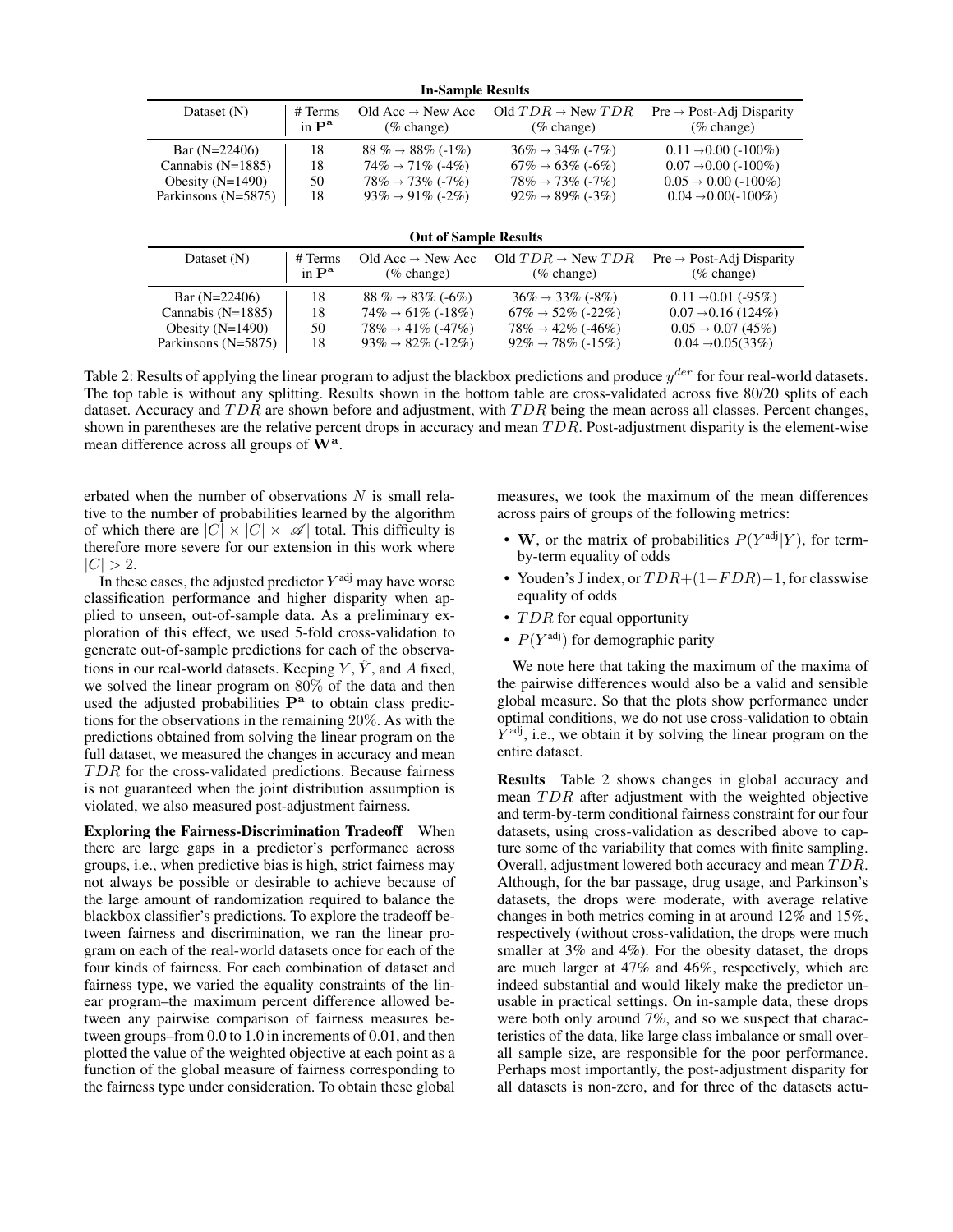ally increases. The bar passage dataset was the only example where the out-of-sample post-adjustment disparity decreased to near zero likely due to it being the largest dataset. This starkly points out the sensitivity of the method to estimating the joint probabilities  $Pr(Y, \hat{Y}, A)$ , and shows that the approach is unlikely to work in smaller dataset regimes which have a larger combination of classes and protected attributes. Note that for in-sample results, post-adjustment disparity drops completely to 0.0 for all datasets since it is strictly enforced by the linear program in Table 2.

Figure 1 shows fairness-discrimination plots for our 4 datasets with the weighted objective and each of the 4 fairness constraints. Under strict fairness, with inequality set to 0, equalized odds is the hardest to satisfy, showing the largest increase in Brier score. For the drug usage, obesity, and Parkinson's datasets, discrimination improves approximately linearly as fairness worsens; for the bar passage dataset, discrimination improves to a point, but then worsens as fairness approaches the value for the original, unadjusted predictor  $\hat{Y}$ . For all datasets, the total loss of discrimination under strict fairness is relatively small (the biggest drop is around 7.5 percentage points on Brier score), but the random forests' predictions were only mildly biased to begin with, so we expect this gap to increase for less-fair predictors.

## **Discussion**

Generally, our post-processing approach to achieving fairness in multiclass settings seems both feasible and efficient given a large enough dataset size. We have shown above that the linear programming technique proposed by Hardt, Price, and Srebro (2016) can be extended to accommodate a theoretically arbitrarily large number of discrete outcomes and levels of a protected attribute. Nonetheless, our synthetic experiments and analyses of real-world datasets show that are a few important considerations for using the approach in practice.

In many cases, the effect of finite sampling may be nonnegligible, especially when the number of observations  $N$  is small relative to number of outcomes  $|C|$  or the number of protected groups  $|\mathcal{A}|$ . For example, the obesity dataset with  $|C| = 5$  and  $N = 1,490$  saw a large relative drop of 46% in mean TDR after adjustment under cross-validation. We also saw this effect extend to fairness, which was not reduced completely to zero on out-of-sample data for any of the realworld datasets. In fact, for the drug usage dataset we found post-adjustment disparity doubled on out-of-sample data.

This last observation raises a concerning point: for some classification problems, the post-adjustment predictions on out-of-sample data may increase disparity rather than lowering it. For the largest of the datasets, the bar passage dataset with  $N = 22,406$ , neither of these issues was a concern. Even under cross-validation, the relative change in  $TDR$  was only -8%, and the disparity dropped to near 0 (-95% decrease). Given this, we expect that with a large enough dataset size, our approach will be far more reliable on out-of-sample data. Future work more precisely quantifying the number of training examples needed for reliable out-of-sample fair performance with our approach is needed.

More generally, even when finite sampling variability is not an issue, not all datasets will lend themselves well to this kind of post-processing approach. In our synthetic experiments, we showed that severe class imbalance and severe predictive bias (predicting at nearly the level of chance for minority protected groups) lead to large drops in postadjustment performance on average. In many of the single experimental runs for synthetic datasets with these settings, the resulting derived predictor was effectively useless, either producing trivial results or lowering predictive performance to near chance (for all groups) for one or more class outcomes. In these circumstances, it may be more sensible to enforce fairness through a combination of pre-processing, in-processing, and post-processing methods, rather than through a post-processing method alone. Indeed, Woodworth et al. (2017) make this point generally, albeit for the binary setting, by showing that unless the biased predictor  $\hat{Y}$  is very close to being Bayes optimal, the derived predictor  $Y^{\text{adj}}$  proposed by Hardt, Price, and Srebro (2016) can underperform relative to other methods, sometimes substantially. Under less extreme circumstances, however, we found our approach produces good results, especially given the time-efficiency of solving the linear program relative to other methods.

#### Acknowledgments

This work was supported in part by the HPI Research Center in Machine Learning and Data Science at UC Irvine (P. Putzel), as well as in part by an appointment to the Research Participation Program at the Centers for Disease Control and Prevention, administered by the Oak Ridge Institute for Science and Education (P. Putzel). We would also like to thank Chad Heilig, and Padhraic Smyth for their helpful comments on the approach and paper.

#### References

Buolamwini, J.; and Gebru, T. 2018. Gender shades: Intersectional accuracy disparities in commercial gender classification. In *Conference on fairness, accountability and transparency*, 77–91. PMLR.

Calders, T.; Kamiran, F.; and Pechenizkiy, M. 2009. Building classifiers with independency constraints. In *2009 IEEE International Conference on Data Mining Workshops*, 13– 18. IEEE.

Denis, C.; Elie, R.; Hebiri, M.; and Hu, F. 2021. Fairness guarantee in multi-class classification. *arXiv preprint arXiv:2109.13642*.

Dieterich, W.; Mendoza, C.; and Brennan, T. 2016. COM-PAS risk scales: Demonstrating accuracy equity and predictive parity. *Northpointe Inc*.

Dwork, C.; Hardt, M.; Pitassi, T.; Reingold, O.; and Zemel, R. 2012. Fairness through awareness. In *Proceedings of the 3rd innovations in theoretical computer science conference*, 214–226.

Fehrman, E.; Muhammad, A. K.; Mirkes, E. M.; Egan, V.; and Gorban, A. N. 2017. The five factor model of personality and evaluation of drug consumption risk. In *Data science*, 231–242. Springer.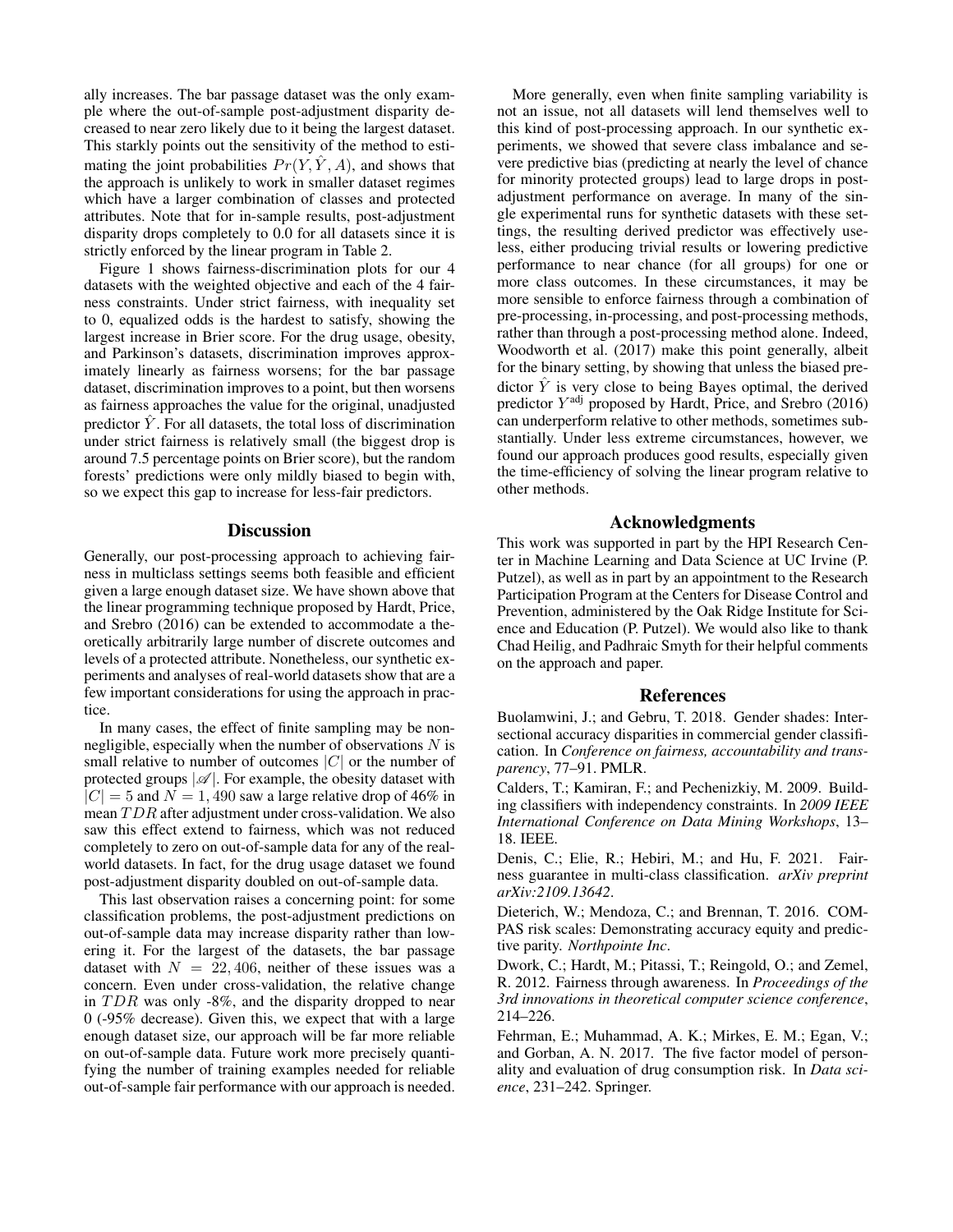Hardt, M.; Price, E.; and Srebro, N. 2016. Equality of opportunity in supervised learning. *Advances in neural information processing systems*, 29: 3315–3323.

Hossain, S.; Mladenovic, A.; and Shah, N. 2020. Designing fairly fair classifiers via economic fairness notions. In *Proceedings of The Web Conference 2020*, 1559–1569.

Hu, L.; and Chen, Y. 2018. A short-term intervention for long-term fairness in the labor market. In *Proceedings of the 2018 World Wide Web Conference*, 1389–1398.

Palechor, F. M.; and de la Hoz Manotas, A. 2019. Dataset for estimation of obesity levels based on eating habits and physical condition in individuals from Colombia, Peru and Mexico. *Data in brief*, 25: 104344.

Romano, Y.; Bates, S.; and Candès, E. J. 2020. Achieving Equalized Odds by Resampling Sensitive Attributes. *arXiv preprint arXiv:2006.04292*.

Tsanas, A.; Little, M.; McSharry, P.; and Ramig, L. 2009. Accurate telemonitoring of Parkinson's disease progression by non-invasive speech tests. *Nature Precedings*, 1–1.

Wei, D.; Ramamurthy, K. N.; and Calmon, F. d. P. 2019. Optimized score transformation for fair classification. *arXiv preprint arXiv:1906.00066*.

Wightman, L. F. 1998. LSAC National Longitudinal Bar Passage Study. LSAC Research Report Series.

Woodworth, B.; Gunasekar, S.; Ohannessian, M. I.; and Srebro, N. 2017. Learning non-discriminatory predictors. In *Conference on Learning Theory*, 1920–1953. PMLR.

Ye, Q.; and Xie, W. 2020. Unbiased Subdata Selection for Fair Classification: A Unified Framework and Scalable Algorithms. *arXiv preprint arXiv:2012.12356*.

Zhang, B. H.; Lemoine, B.; and Mitchell, M. 2018. Mitigating unwanted biases with adversarial learning. In *Proceedings of the 2018 AAAI/ACM Conference on AI, Ethics, and Society*, 335–340.

## Appendix A

Derivation of Linearity of Fairness Constraints: In order to obtain linearity in the protected attribute conditional probability matrices  $P^a$  we must find an expression of the form  $\mathbf{W}^{\mathbf{a}} = \mathbf{P}^{\mathbf{a}} \mathbf{M}^{\mathbf{a}}$ :

$$
W_{ij}^{a} = Pr(Y^{adj} = i|Y = j, A = a)
$$
  
= 
$$
\sum_{k} Pr(Y^{adj} = j, \hat{Y} = k|Y = j, A = a)
$$
  
= 
$$
\sum_{k} Pr(Y^{adj} = i|Y = j, A = a, \hat{Y} = k)
$$
  

$$
\times Pr(\hat{Y} = k|Y = j, A = a)
$$
  
= 
$$
\sum_{k} Pr(Y^{adj} = i|\hat{Y} = k, A = a)
$$
  
= 
$$
\sum_{k} P_{ik}^{a} Z_{kj}^{a}
$$

where  $Z_{kj}^a = Pr(\hat{Y} = k | Y = j, A = a)$ , and can be estimated empirically using the original predictions of the blackbox classifier. Thus we have  $\mathbf{W}^{\mathbf{a}} = \mathbf{P}^{\mathbf{a}} \mathbf{Z}^{\mathbf{a}}$ . Moving from the third to fourth line requires the conditional independence assumption  $Y^{adj} \perp Y | A, \hat{Y}$ . This assumption is violated in cases where the blackbox predictions are weak, for example completely random, and can intuitively be thought of as requiring that the initial blackbox classifier has reasonable discriminative performance. In other words, relevant information for predicting Y is contained in  $\hat{Y}$ .

Multiclass equality of opportunity only requires enforcing equality on the diagonals of  $W^a$ , and therefore is linear in  $\mathbf{P}^{\mathbf{a}}$  as well.

Enforcing the classwise version of multiclass equality of odds requires enforcing equality of opportunity, which is already shown to be linear above, and also enforcing the overall false detection rates to be equal across protected groups. So in order for classwise multiclass equality of odds to be linear, the false detection rates must be linear in  $\mathbf{P}^{\mathbf{a}}$ , shown below:

$$
FDR_c^a = Pr(Y^{adj} = c | Y \neq c, A = a)
$$
  
= 
$$
\frac{Pr(Y^{adj} = c, Y \neq c, A = a)}{Pr(Y \neq c, A = a)}
$$
  
= 
$$
\sum_{j} \sum_{c' \neq c} \frac{Pr(Y^{adj} = c, Y = c', \hat{Y} = j, A = a)}{Pr(Y \neq c, A = a)}
$$
  
= 
$$
\sum_{j} \sum_{c' \neq c} \frac{P_{cj}^a Z_{jc'}^a Pr(Y = c', A = a)}{Pr(Y \neq c, A = a)}
$$
  
= 
$$
\sum_{j} P_{cj}^a \sum_{c' \neq c} \frac{Z_{jc'}^a Pr(Y = c', A = a)}{Pr(Y \neq c, A = a)}
$$
  
= 
$$
\sum_{j} P_{cj}^a V_{jc}^a
$$

where  $V_{jc}^a = \sum_{c' \neq c}$  $Z_{jc'}^a Pr(Y=c', A=a)$  $\frac{e^{rT} \Gamma(1 - e^{rT})}{Pr(Y \neq c, A = a)}$ . This allows us to write the protected attribute conditional false detection rates as  $\mathbf{FDR}^{\tilde{\mathbf{a}}} = diag(\mathbf{P}^{\mathbf{a}}\mathbf{V}^{\mathbf{a}})$ . As before,  $\mathbf{V}^{\mathbf{a}}$  can be computed from the empirical estimates of  $\mathbb{Z}^{\mathbf{a}}$ , and  $Pr(Y = i, A = j)$ . For multiclass demographic parity we can write:

$$
D^{a} = Pr(Y^{adj}|A = a)
$$
  
= 
$$
\frac{1}{Pr(A = a)} \sum_{k} Pr(Y^{adj}, A = a, \hat{Y} = k)
$$
  
= 
$$
\sum_{k} Pr(Y^{adj} | \hat{Y} = k, A = a) \frac{Pr(\hat{Y} = k, A = a)}{Pr(A = a)}
$$
  
= 
$$
\sum_{k} Pr(Y^{adj} | \hat{Y} = k, A = a) Pr(\hat{Y} = k | A = a)
$$
  
= 
$$
P^{a} Pr(\hat{Y} | A = a)
$$

which is again linear in  $\mathbf{P}^a$ , and the conditional probability vector  $Pr(\hat{Y} | A = a)$  can be computed emprically.

Synthetic Experiment Results with  $|\mathscr{A}| = 2$